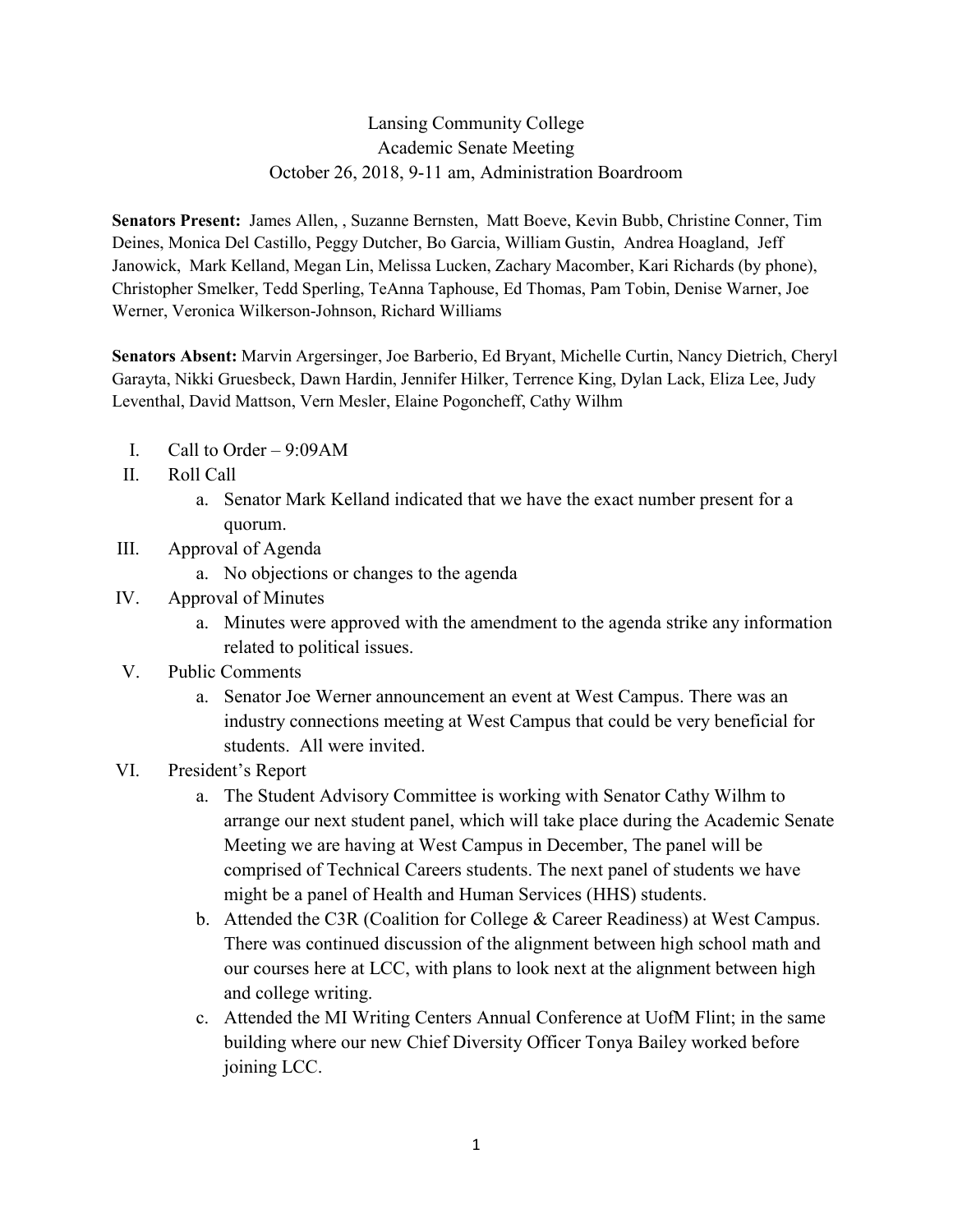- d. An email discussion has been taking place, regarding problems with Kaltura's difficulty providing captioning for technical areas such as science (an issue for the accessibility initiative). Kateri Lehr noted that Kaltura can "learn," but this issue is still being looked into.
	- i. Senator Peggy Dutcher confirmed this issue with an example of where Kaltura cannot recognize specific anatomy and physiology terms.
- e. APAC is continuing to look at procedures and processes, and there is a need at LCC to further define the use of the term "policy."
	- i. The Federal Government has regulations that say institutions need "policies," so financial aid is using the term "policy" in their documents, even though the LCC Board of Trustees writes policies and the college writes "process and procedure."
- f. The annual report for 2017-2018 has been completed and given to the provost. Highlights were sent to President Brent Knight for his own annual report.

## VII. Provost's Report

- a. Associate Vice President of Academic Affairs Sally Welch represented Provost Elaine Pogoncheff
- b. Embedded Academic Support Meetings with Academic Programs
	- i. Provost Elaine Pogoncheff and Academic Affairs Project Manager Rafeeq McGiveron have been scheduled to meet with all academic programs to introduce and discuss the Board's Developmental Education Resolution, the models for embedded support that have been suggested and initiated, and next steps for embedded academic support as they relate to collegelevel gateway courses as well as discipline-specific courses. So far they have completed 16 meetings and have an additional 12 meetings scheduled.
- c. Students using High School GPA for enrollment in Fall 2018 The Academic Senate has inquired about the raw numbers of students using the GPA. The numbers have been separated into math and reading/writing:
	- i. Math:
		- 1. 566 students used GPA;
		- 2. 442 (78%) had a grade of 2.6 or higher;
		- 3. 279 used GPA for highest math placement; 163 used measures other than GPA for highest math placement
	- ii. Reading/Writing:
		- 1. student used GPA;
		- 2. 465 (82%) placed at Reading 5/Writing 6
- d. Enrollment data at this point in the semester:
	- i. Fall 2018 refer to Headcount and Billable hours percentage change from last year
	- ii. Spring 2019 refer to Headcount and Billable hours percentage change from last year
		- 1. Senator Ed Thomas when do we need to start being alarmed with a 14% drop at this point in time.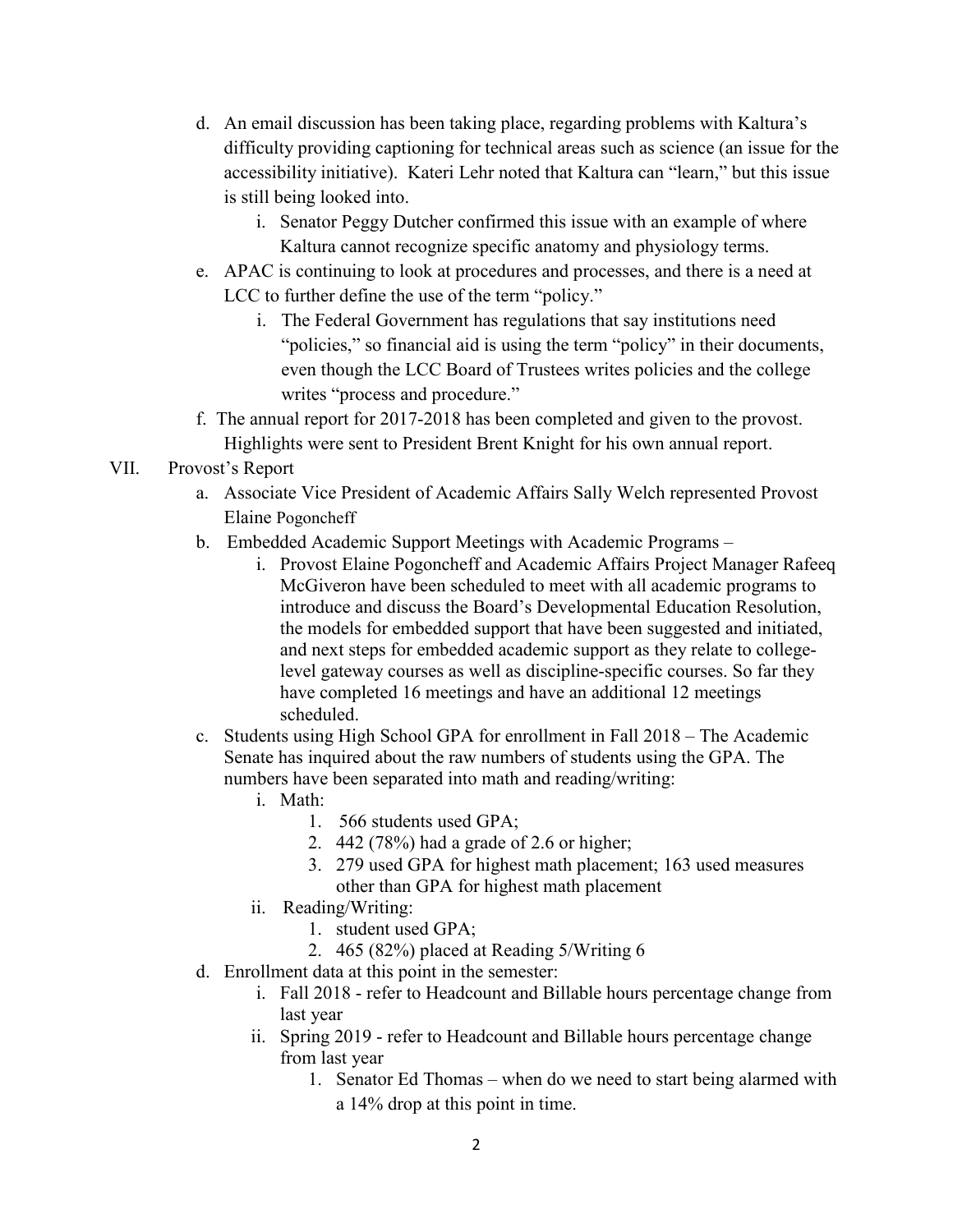- 2. Fee for Service where the H.S. provide the courses. The data for these programs are used
- 3. Not in tuition revenue in a different line
- e. TLC Renovation
	- i. The contractor/architect firm has been selected through the Request for Proposals process.
	- ii. The project will use the same process used for renovation of the Arts  $\&$ Sciences Building. The team will work collaboratively to assess, design, and construct the renovation.
	- iii. The team includes a library consultant and other professionals.
	- iv. The team will gather input from Senior Management as well as those departments affected by the renovation.
	- v. After all input has been gathered, an architectural design and plan for construction will be developed.
	- vi. Construction must be completed as required by the bond deadline. (I think it is December 2019, but you can ask if anyone knows for sure.)
- VIII. Action Items: Curriculum Committee language for new/revised course proposal form; SOPs 3 Cancellation/Discontinuation & 4 Core/MTA (Senator Mark Kelland)
	- a. Curriculum Committee (CC) Report for the Academic Senate on Embedded Academic Support
		- i. Senator Suzanne Bernstein Does this SOP mean prerequisites are being eliminated?
		- ii. Senator Mark Kelland No. Taking a close look at what is being done with academic supports. Very preliminary data – LCC is new at this. Board resolution expects a scale up of supports.
		- iii. Senator Jeff Janowick Maybe add program determined "contentappropriate" embedded academic support(s).
		- iv. Senator Christine Connor The wording related to "content-appropriate would be in the Curriculum Committee's forms.
		- v. Senator Veronica Wilkerson-Johnson This is a start and if we say we are going to put in place and revisit it.
		- vi. Senator Peggy Dutcher indicated that all of us at LCC are being asked to make decisions based on data and was concerned that we don't have any data to use to make a decision on this yet.
		- vii. Senator Joe Werner said we can always adopt the resolution and revisit it again once we have more data. It can be on our agenda a year from now.
		- viii. Senator Mark Kelland called for a vote on the language being added to New and Revised Course Proposal Form. Ayes have it, but a hand count was asked for. 10 voted yes (one vote was over the phone), 11 voted no to the proposed language being added to the form. The language will be revisited.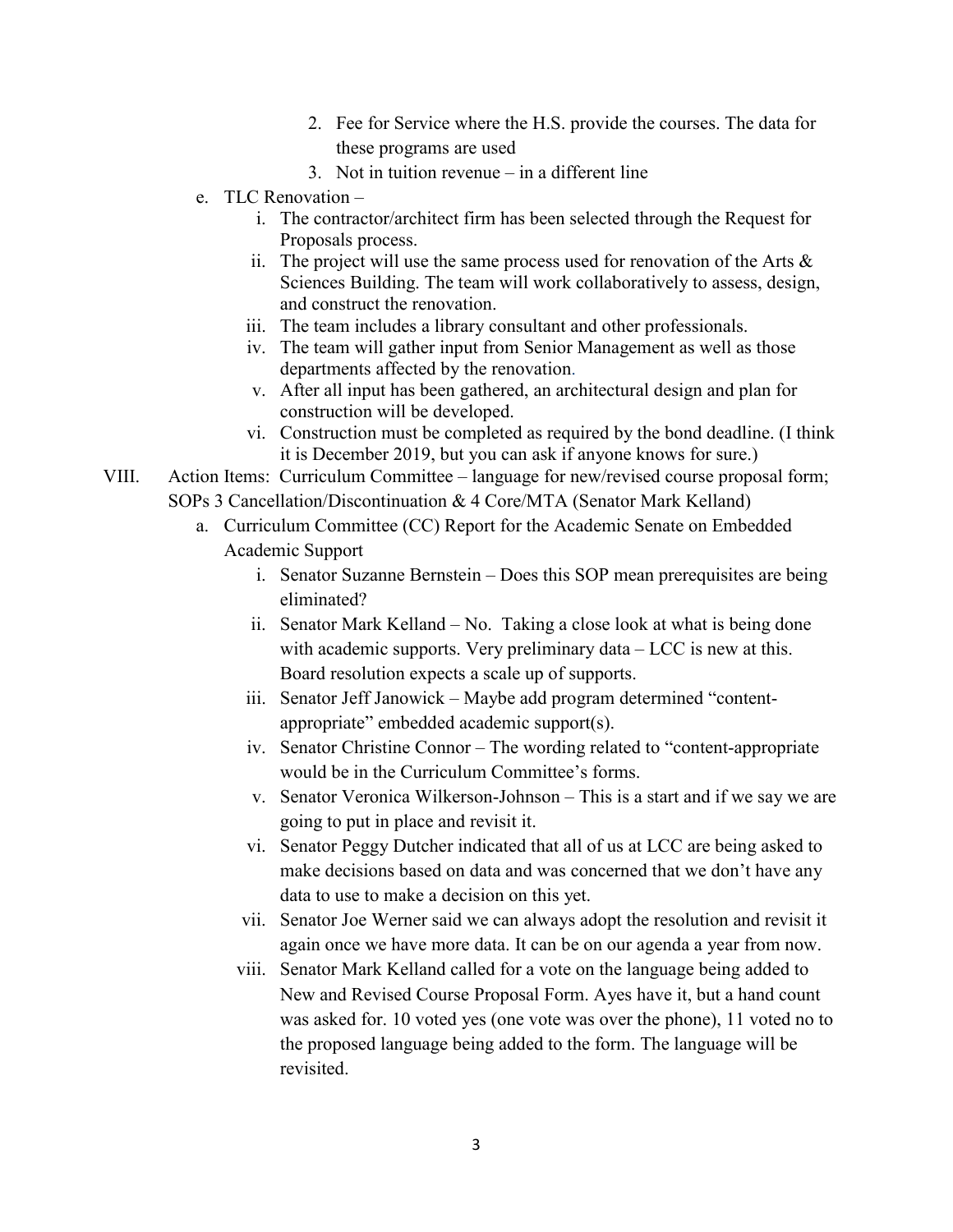- b. SOPs for Course Cancellations and Core MTA
	- i. Senator Andrea Hoagland: The MTA/Core proposal looks like it goes directly to the CC. Senator Andrea Hoagland said she could have helped some of the requests so they could be approved.
	- ii. Both SOPs were approved by the Senate
- IX. Online Learning
	- a. Senator Mark Kelland after the last Senate meeting the Senate Executive Committee discussed issue of online learning. He met then met with CTE, eLearning.
	- b. Proposed a team that would coordinate with the senate online learning activities with CTE, eLearning, Strategic Plan Committee #1 and the team could bring issues to the Senate for discussion, feedback, and/or approval.
	- c. Senator Andrea Hoagland asked when will this team be put together.
	- d. Senator Mark Kelland The discussion about online learning has started with Senator Megan Lin, Senator Eliza Lee, Kara Christenson and Chris Richards who are going to help facilitate the issue of online learning.
	- e. Senator Mark Kelland indicated that if you are interested in participating in this discussion to let him know.
- X. Diversity Issues and Discussion (Chief Diversity Officer Tonya Bailey)
	- a. Senator Mark Kelland: Introduced Tonya Baily LCC's new Chief Diversity Officer.
	- b. Finding Common Ground PPT Inclusion and Diversity is Everyone's Responsibility
		- i. Indicated that she commutes from Flint Gave a bit of her background as a context for her job as Chief Diversity Officer. Father worked at GM and her mother was an educator.
		- ii. Tonya used the song "Twinkle Twinkle Little Star" as an example of It is not where you start it is where you finish – you are a Star. Everyone needs a sense of belonging
		- iii. She is impressed with the Senate and is very interested in the senate's input related to diversity.
		- iv. Defined Inclusion = diversity and Engagement
		- v. She showed a YouTube video produced in Denmark and then asked us what we thought of the video: [Diversity & Inclusion Video](https://www.youtube.com/watch?v=jD8tjhVO1Tc)
		- vi. Work Group Discussions took place at each table with a different topic at each table.
			- 1. Each group gave a brief summary of what was discussed in each group.
			- 2. Color Blind v Color Brave
		- vii. Tonya shared a Diversity Action Plan Template with each table (See PPT).